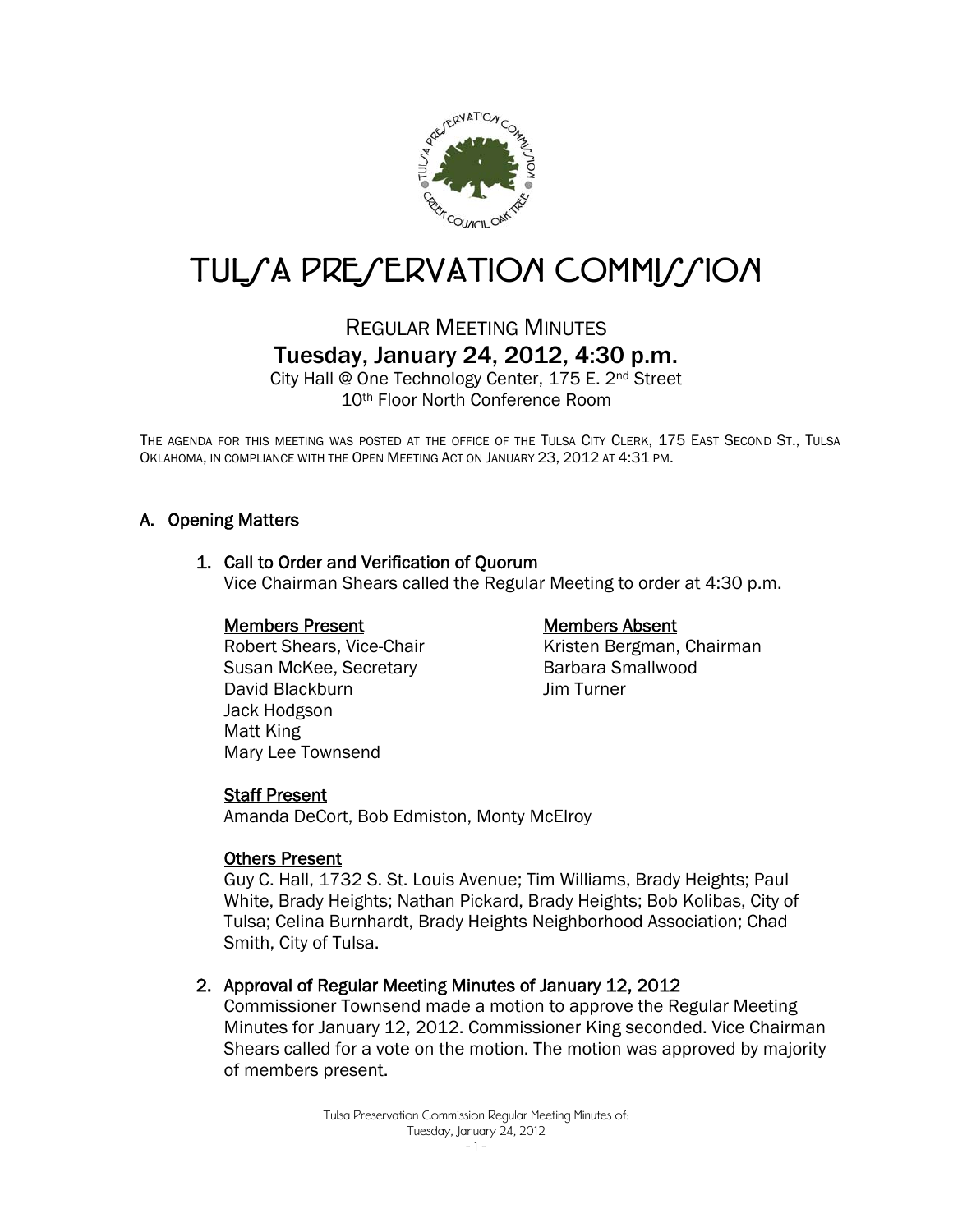## In Favor

Opposed None

Abstaining None

Not Present None

- 1. Blackburn 2. Hodgson
- 3. King
- 4. McKee
- 5. Shears
- 6. Townsend

## 3. Disclosure of Conflicts of Interest

No one reported a conflict of interest with the proposals on the agenda.

## B. Actionable Items

**1. COA-12-003** / 1732 S. St. Louis Avenue (Swan Lake)

Applicants: Guy and Lynne Hall

COA *Subcommittee Review Date: None* 

Request: Construct stacked masonry retaining wall around front and side yards of residence.

Monty McElroy presented the Halls' Certificate of Appropriateness application to the Commission and read the applicable guidelines for this district. Mr. Hall was present to answer questions.

Commissioner Townsend made a motion to approve the application with no conditions. Commissioner King seconded the motion. Vice Chairman Shears asked for a vote on the motion.

## Vote: 1732 S. St. Louis Avenue

| <u>Opposed</u> | <b>Abstaining</b> | <b>Not Present</b> |
|----------------|-------------------|--------------------|
| None           | None              | None               |
|                |                   |                    |
|                |                   |                    |
|                |                   |                    |
|                |                   |                    |
|                |                   |                    |
|                |                   |                    |

The motion was **Approved** by members present and voting. Swan Lake Guidelines cited: C1.1.5.

2. COA-12-004 / 1157 North Denver Avenue (Brady Heights)

Applicant: Hugh Abercrombie

COA *Subcommittee Review Date: None* 

Request: Replace existing front door and side lights, not original to the house, with a new Colonial Revival-style paneled wood door and side lights.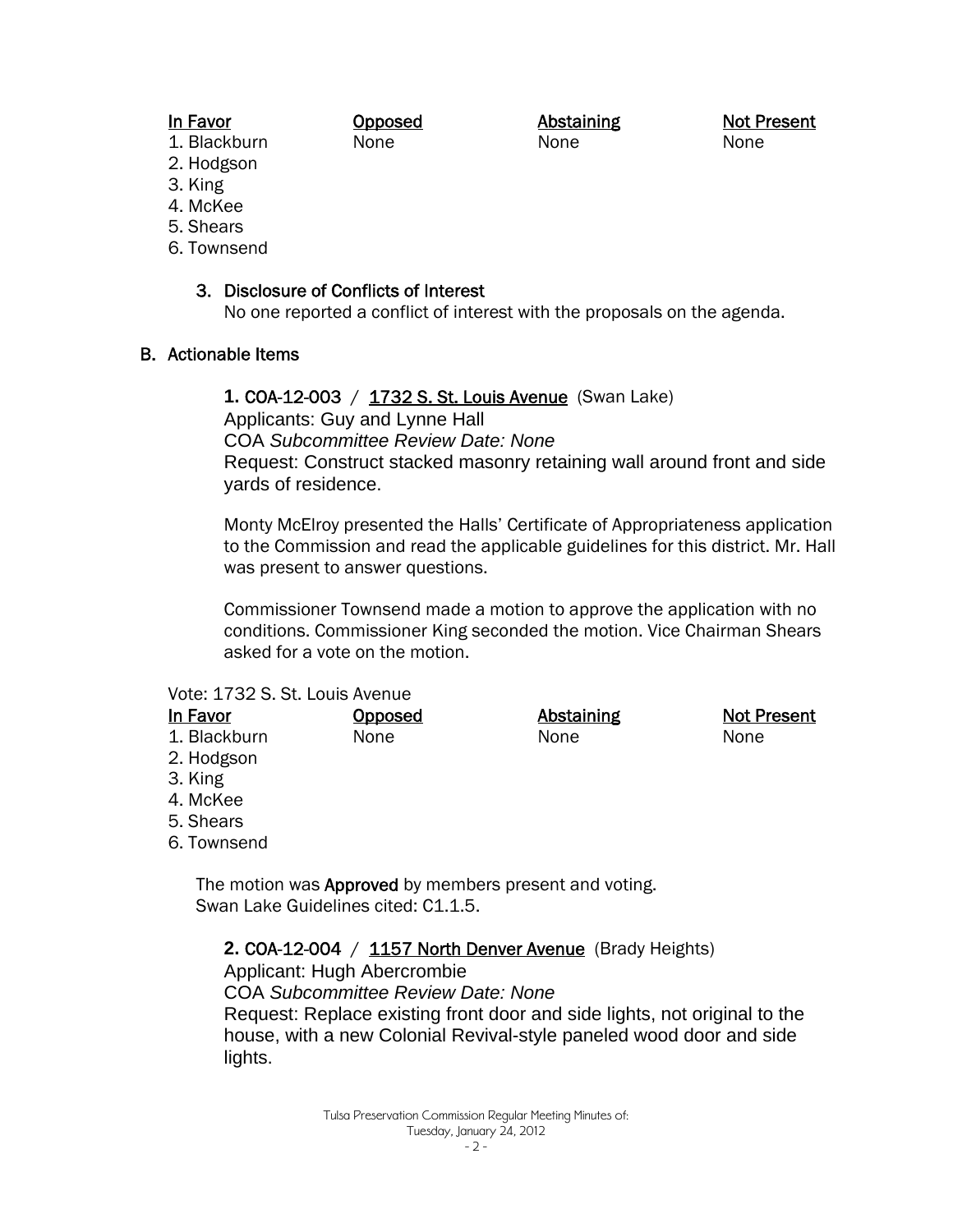Monty McElroy presented Mr. Abercrombie's Certificate of Appropriateness application to the Commission and read the applicable guidelines for this district. Mr. Abercrombie was unable to attend the meeting.

Commissioner King made a motion to approve the application with no conditions. Commissioner Hodgson seconded the motion. Vice Chairman Shears asked for a vote on the motion.

### Vote: 1157 North Denver Avenue

| In Favor          | <u>Opposed</u> | <b>Abstaining</b> | <b>Not Present</b> |
|-------------------|----------------|-------------------|--------------------|
| 1. Blackburn      | None           | None              | None               |
| 2. Hodgson        |                |                   |                    |
| $\Omega$ $1/2\pi$ |                |                   |                    |

- 3. King
- 4. McKee
- 5. Shears
- 6. Townsend

The motion was **Approved** by members present and voting. Brady Heights Guidelines cited: Windows and Doors, Second Preference.

#### **3. COA-12-004** / Brady Heights Neighborhood (Brady Heights)

Applicant: Nathan Pickard for Brady Heights Neighborhood Association COA *Subcommittee Review Date: None* 

Request: Install historic marker signs throughout neighborhood at specific locations.

Amanda DeCort presented Mr. Pickard's Certificate of Appropriateness application to the Commission and read the applicable guidelines for this district. Mr. Pickard was present to answer questions.

Commissioner King made a motion to approve the application with no conditions. Commissioner Townsend seconded the motion. Vice Chairman Shears asked for a vote on the motion.

#### Vote: Brady Heights Neighborhood

| In Favor     | Opposed | <b>Abstaining</b> | Not Present |
|--------------|---------|-------------------|-------------|
| 1. Blackburn | None    | None              | None        |
| 2. Hodgson   |         |                   |             |
| 3. King      |         |                   |             |
| 4. McKee     |         |                   |             |
| 5. Shears    |         |                   |             |
| 6. Townsend  |         |                   |             |
|              |         |                   |             |